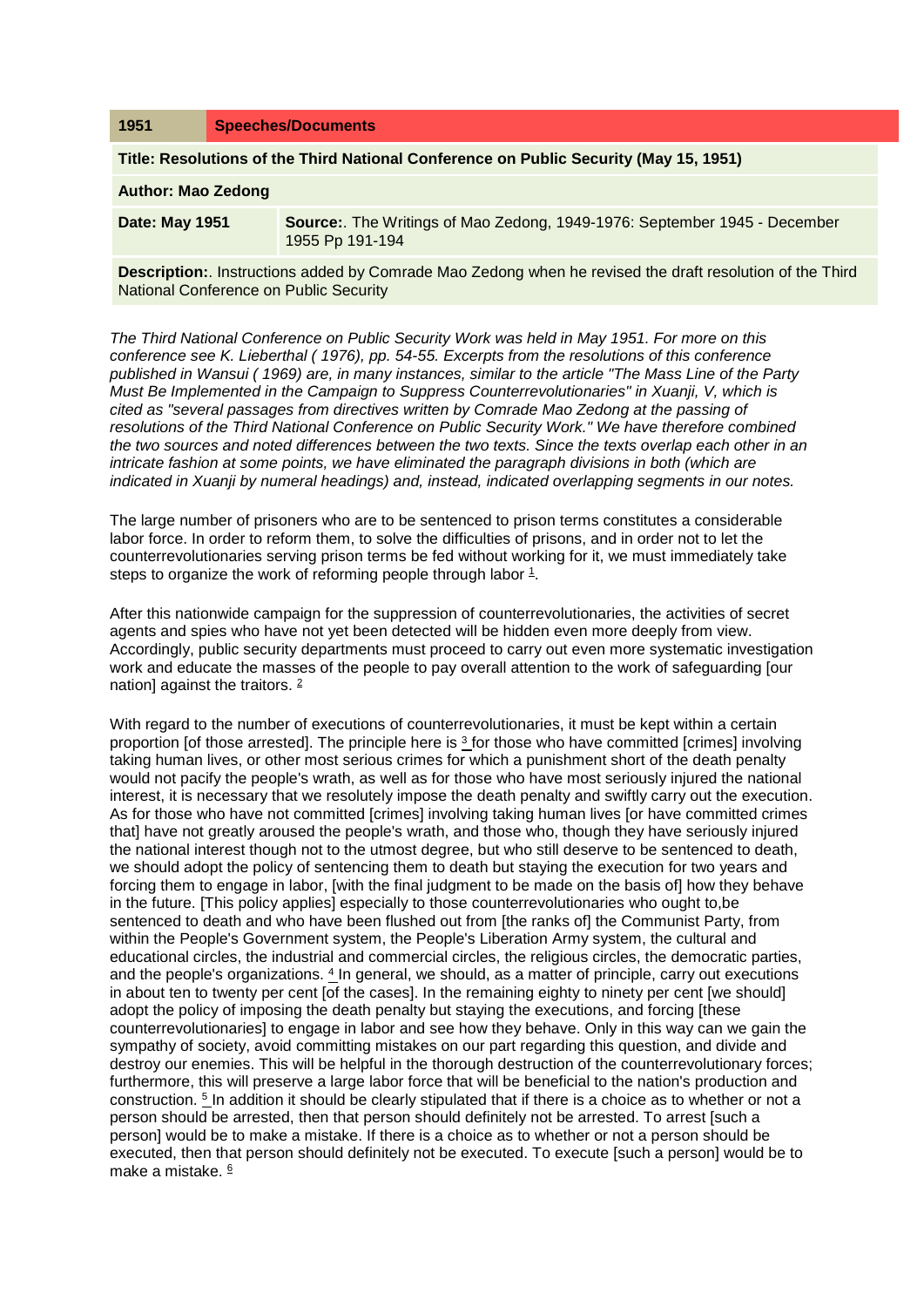The movement for the suppression of counterrevolutionaries now being carried on throughout the entire country is a great, intense, and complicated struggle. The line for [our] work that has already been carried out effectively everywhere in the country is the Party's mass line. This is simply: <sup>7</sup> leadership by the Party committee; mobilization of the entire Party and of the masses; drawing on the participation of people from the democratic parties and the various circles [in society]; unified planning and unified action; strict examination of the lists of arrests and executions; paying attention to the strategy of struggle in each period; extensively carrying out the work of propaganda and education (holding all types of representative meetings, cadre meetings, forums, and mass meetings; and at these meetings, letting the plaintiffs voice their grievances and exhibit evidence of the crimes, and using films, slide shows, drama and songs, newspapers, pamphlets and leaflets, doing propaganda so that every household and every person understands and knows [what the situation is])  $\frac{8}{3}$  smashing closed-doorism [9](http://www.questia.com/PM.qst?a=o&d=99262163) and mysticism; and steadfastly opposing the tendency to do work crudely and hastily. Wherever work is done in complete conformity to this line it is entirely correct. Wherever work is not done in conformity to this line it is totally incorrect. Where work is done in general conformity with this line, but not completely so, it is correct in the main but not completely correct. We believe that [following] this line in our work will serve to guarantee the continuous deepening of the work of suppressing the counterrevolutionaries and the achievement of complete victory. From now on we must follow this work line completely in the work of suppressing the counterrevolutionaries. The most important thing is to vigorously examine the lists of arrests and executions [10](http://www.questia.com/PM.qst?a=o&d=99262163) and to do a good job of carrying out propaganda and education extensively. When we fulfill these two requirements, we will be able to avoid making mistakes.  $11$ 

In order to prevent a "Left" deviation from occurring in the midst of the high tide of the campaign to suppress counterrevolutionaries, it is has been resolved that as of June 1 in all localities throughout the country, including those places where to date only a very few people have been executed, the power to warrant arrests will, without exception, revert to the level of the [special] district [Party] Committee and the special [district] commissioner's office, and the power to warrant executions will, also without exception, revert to the provincial level. As for cases where [a crime has been committed] far from where the provincial [authorities] are located, the provincial [authorities] will dispatch representatives to handle [these cases]. No locality may demand a reversal of these decisions,  $^{12}$ 

As to counterrevolutionary elements in the "middle layer" and the "inner layer," [13](http://www.questia.com/PM.qst?a=o&d=99262234) from now on we must proceed to investigate [these problems] in a planned way. It has been decided that in accord with the directives of the Central Committee, during this summer and autumn we will use the form of rectification to carry out a general preliminary investigation of personnel who have been retained [since Liberation] and intellectuals who have been recently recruited. The purpose is to clarify the situation and to dispose of the most outstanding problems. The methods are to study the documents [relating to] the suppression of counterrevolutionaries, to appeal to those who have problems among the personnel who have been retained and to recently recruited intellectuals (not all of them) to adopt an attitude of sincerity and honesty in order to give a clean account of their past and make a clean breast of their hidden problems. Such a confession movement must be put under the charge of the [unit] leaders; [we must] adopt the principle of voluntary [action], and [we must] apply no coercion. In each unit the duration [of the movement] should be short; don't stretch it out. The strategy is to win over the majority and isolate the minority in preparation for further investigation, which would come in the winter. Investigation must first be conducted in the leading organs, the public security organs, and other vital departments, so as to acquire experience that can be popularized. In carrying out this type of investigation work in the government system and in schools and factories, we must have non-Party people participate in the committees responsible for the investigation work in order to avoid [a situation where] the Communist Party members are doing the work in isolation. <sup>14</sup>

Everywhere in the country, in this great struggle to suppress counterrevolutionaries, there must be widespread organizing of public security and defense committees among the masses. These committees should be organized by popular elections with the *xiang* as the unit in the countryside, and in the cities, with the [governmental and Party] organs, schools, factories, and neighborhoods as units. There should be at least three and at most eleven members in each committee. [The committees] must absorb the participation of reliable patriotic people from outside the Party and become United Front organizations for public security and defense. These committees will follow the leadership of the basic-level government and public security organs and will bear the responsibility for helping the People's Government liquidate counterrevolutionaries, guard against traitors and spies, <sup>15</sup> protect the country, and for public order and security. In the countryside, after the completion of land reform, [16](http://www.questia.com/PM.qst?a=o&d=99262255)